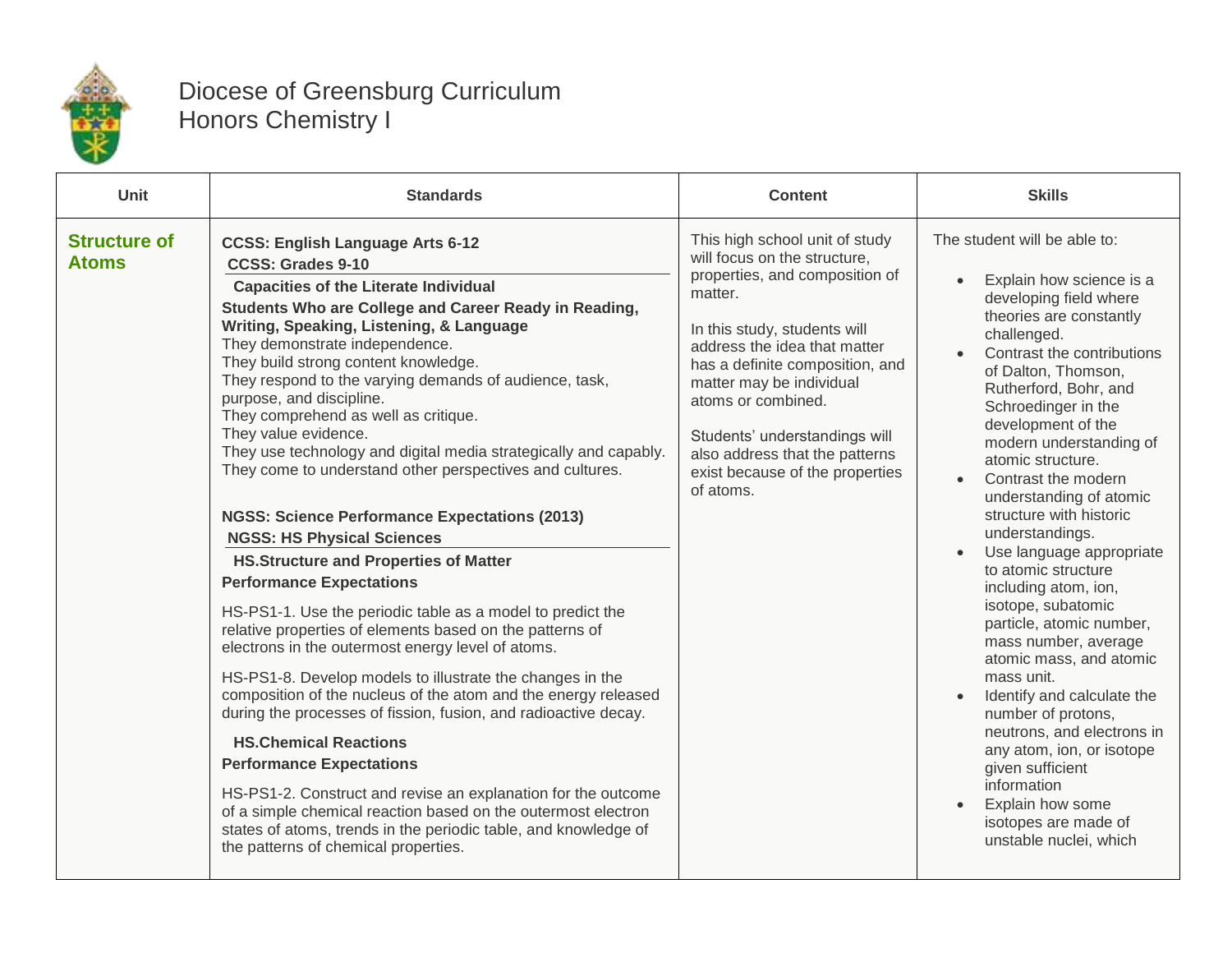| <b>Unit</b> | <b>Standards</b>                                                                                                                                                                                                                                                                                                                                                                                                                                                                                                                                                                                                                                                                                                                                                                                                                                                                                                                                                                                                                                                                                                                                                                                                                                                                                                                                                                                                                                                                                                                                                                                                                                                                                                                                                                                                                                                                                                                          | <b>Content</b> | <b>Skills</b>                                                                                                                                                                                                                                                                                                                              |
|-------------|-------------------------------------------------------------------------------------------------------------------------------------------------------------------------------------------------------------------------------------------------------------------------------------------------------------------------------------------------------------------------------------------------------------------------------------------------------------------------------------------------------------------------------------------------------------------------------------------------------------------------------------------------------------------------------------------------------------------------------------------------------------------------------------------------------------------------------------------------------------------------------------------------------------------------------------------------------------------------------------------------------------------------------------------------------------------------------------------------------------------------------------------------------------------------------------------------------------------------------------------------------------------------------------------------------------------------------------------------------------------------------------------------------------------------------------------------------------------------------------------------------------------------------------------------------------------------------------------------------------------------------------------------------------------------------------------------------------------------------------------------------------------------------------------------------------------------------------------------------------------------------------------------------------------------------------------|----------------|--------------------------------------------------------------------------------------------------------------------------------------------------------------------------------------------------------------------------------------------------------------------------------------------------------------------------------------------|
|             | <b>NGSS: Disciplinary Core Ideas</b><br><b>NGSS: 9-12</b><br>LS1: From Molecules to Organisms: Structures and<br><b>Processes</b><br><b>LS1.A: Structure and Function</b><br>All cells contain genetic information in the form of DNA<br>molecules. Genes are regions in the DNA that contain the<br>instructions that code for the formation of proteins, which carry<br>out most of the work of cells. (HS-LS1-1)(secondary to HS-LS3-<br>1)<br>LS3: Heredity: Inheritance and Variation of Traits<br><b>LS3.A: Inheritance of Traits</b><br>Each chromosome consists of a single very long DNA molecule,<br>and each gene on the chromosome is a particular segment of<br>that DNA. The instructions for forming species' characteristics<br>are carried in DNA. All cells in an organism have the same<br>genetic content, but the genes used(expressed) by the cell may<br>be regulated in different ways. Not all DNA codes for a protein;<br>some segments of DNA are involved in regulatory or structural<br>functions, and some have no as-yet known function. (HS-LS3-1)<br><b>PS1: Matter and Its Interactions</b><br>PS1.A: Structure and Properties of Matter<br>Each atom has a charged substructure consisting of a nucleus,<br>which is made of protons and neutrons, surrounded by<br>electrons. (HS-PS1-1)<br>The periodic table orders elements horizontally by the number of<br>protons in the atom's nucleus and places those with similar<br>chemical properties in columns. The repeating patterns of this<br>table reflect patterns of outer electron states. (HS-PS1-<br>1), (HSPS1-2)<br>The structure and interactions of matter at the bulk scale are<br>determined by electrical forces within and between atoms.<br>(HSPS1-3), (secondary to HS-PS2-6)<br>© Copyright 2010. National Governors Association Center for<br>Best Practices and Council of Chief State School Officers, All<br>rights reserved. |                | decay over time emitting<br>particles and energy.<br>Contrast the three kinds of<br>emissions (alpha, beta,<br>and gamma), the<br>composition of the<br>emission, and the material<br>required to shield them.<br>Differentiate between<br>nuclear fission and fusion.<br>d. Identify the common<br>uses of nuclear fission<br>and fusion. |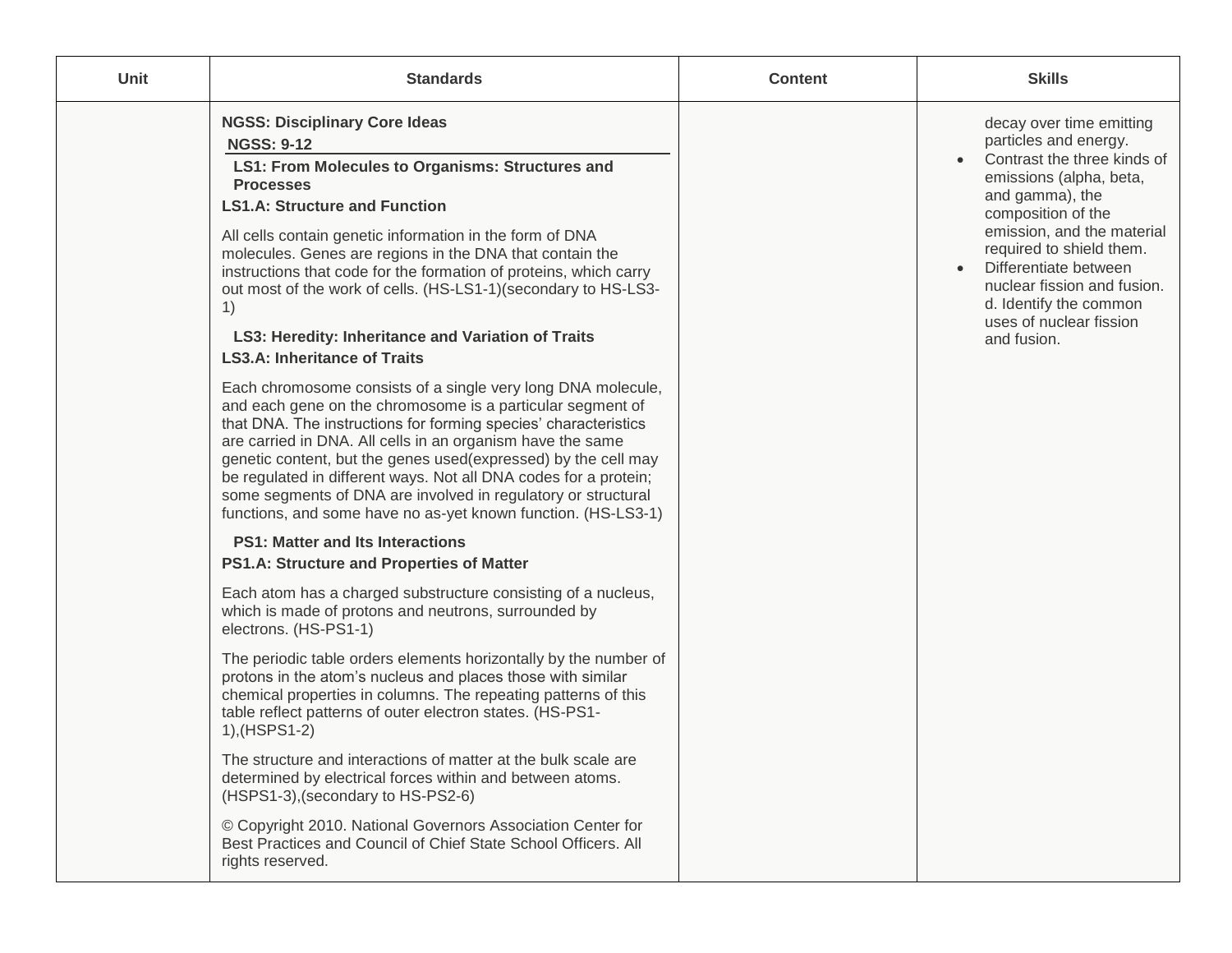| <b>Unit</b>                         | <b>Standards</b>                                                                                                                                                                                                                                                                                                                                                                                                                                                                                                                                                                                                                                                                                                                                                                                                                                                                                                                                                                                                                                                                                                                                                                                                                                                                                                                                                                                                                                                                                                                                                                                                                                                                | <b>Content</b>                                                                                                                                                                                                                                                                                                              | <b>Skills</b>                                                                                                                                                                                                                                                                                                                                                                                                                                                                                                                                                                                                                                                                                                                                                                                                                                                                                                                                                                                                     |
|-------------------------------------|---------------------------------------------------------------------------------------------------------------------------------------------------------------------------------------------------------------------------------------------------------------------------------------------------------------------------------------------------------------------------------------------------------------------------------------------------------------------------------------------------------------------------------------------------------------------------------------------------------------------------------------------------------------------------------------------------------------------------------------------------------------------------------------------------------------------------------------------------------------------------------------------------------------------------------------------------------------------------------------------------------------------------------------------------------------------------------------------------------------------------------------------------------------------------------------------------------------------------------------------------------------------------------------------------------------------------------------------------------------------------------------------------------------------------------------------------------------------------------------------------------------------------------------------------------------------------------------------------------------------------------------------------------------------------------|-----------------------------------------------------------------------------------------------------------------------------------------------------------------------------------------------------------------------------------------------------------------------------------------------------------------------------|-------------------------------------------------------------------------------------------------------------------------------------------------------------------------------------------------------------------------------------------------------------------------------------------------------------------------------------------------------------------------------------------------------------------------------------------------------------------------------------------------------------------------------------------------------------------------------------------------------------------------------------------------------------------------------------------------------------------------------------------------------------------------------------------------------------------------------------------------------------------------------------------------------------------------------------------------------------------------------------------------------------------|
|                                     |                                                                                                                                                                                                                                                                                                                                                                                                                                                                                                                                                                                                                                                                                                                                                                                                                                                                                                                                                                                                                                                                                                                                                                                                                                                                                                                                                                                                                                                                                                                                                                                                                                                                                 |                                                                                                                                                                                                                                                                                                                             |                                                                                                                                                                                                                                                                                                                                                                                                                                                                                                                                                                                                                                                                                                                                                                                                                                                                                                                                                                                                                   |
| <b>Electron</b><br><b>Behaviors</b> | <b>CCSS: English Language Arts 6-12</b><br><b>CCSS: Grades 9-10</b><br><b>Capacities of the Literate Individual</b><br>Students Who are College and Career Ready in Reading,<br>Writing, Speaking, Listening, & Language<br>They demonstrate independence.<br>They build strong content knowledge.<br>They respond to the varying demands of audience, task,<br>purpose, and discipline.<br>They comprehend as well as critique.<br>They value evidence.<br>They use technology and digital media strategically and capably.<br>They come to understand other perspectives and cultures.<br><b>NGSS: Science Performance Expectations (2013)</b><br><b>NGSS: HS Physical Sciences</b><br><b>HS.Structure and Properties of Matter</b><br><b>Performance Expectations</b><br>HS-PS1-1. Use the periodic table as a model to predict the<br>relative properties of elements based on the patterns of<br>electrons in the outermost energy level of atoms.<br><b>HS.Chemical Reactions</b><br><b>Performance Expectations</b><br>HS-PS1-2. Construct and revise an explanation for the outcome<br>of a simple chemical reaction based on the outermost electron<br>states of atoms, trends in the periodic table, and knowledge of<br>the patterns of chemical properties.<br><b>HS. Waves and Electromagnetic Radiation</b><br><b>Performance Expectations</b><br>HS-PS4-1. Use mathematical representations to support a claim<br>regarding relationships among the frequency, wavelength, and<br>speed of waves traveling in various media.<br>HS-PS4-3. Evaluate the claims, evidence, and reasoning behind<br>the idea that electromagnetic radiation can be described either | This high school unit of study<br>will focus on the behavior and<br>arrangement of electrons.<br>In this study students will<br>address the principles of<br>electromagnetic radiation.<br>Student understanding will<br>also address the arrangement<br>of electrons using the<br>Quantum Mechanical Model of<br>the Atom. | The student will be able to:<br>Distinguish among energy<br>$\bullet$<br>levels, sublevels, and<br>orbitals.<br>Use the Aufbau principle<br>to fill an energy level<br>diagram.<br>Determine both the full<br>and shorthand electron<br>configurations for an atom<br>or ion.<br>Determine the orbital<br>$\bullet$<br>notation for the electron<br>arrangement in an atom<br>or ion using Hund's rule<br>and Pauli's exclusion<br>principle.<br>Determine the quantum<br>$\bullet$<br>numbers associated with<br>an electron.<br>Describe the process that<br>$\bullet$<br>creates atomic spectra.<br>Explain the uniqueness of<br>$\bullet$<br>atomic spectra.<br>Provide examples of the<br>$\bullet$<br>common applications of<br>atomic spectra, i.e.<br>analysis of a mixture<br>using atomic spectra.<br>Describe the relative<br>energies of ultraviolet,<br>visible, infrared,<br>microwave, X-ray, radio,<br>and TV waves.<br>Distinguish between<br>absorption (excitation)<br>and emission of energy. |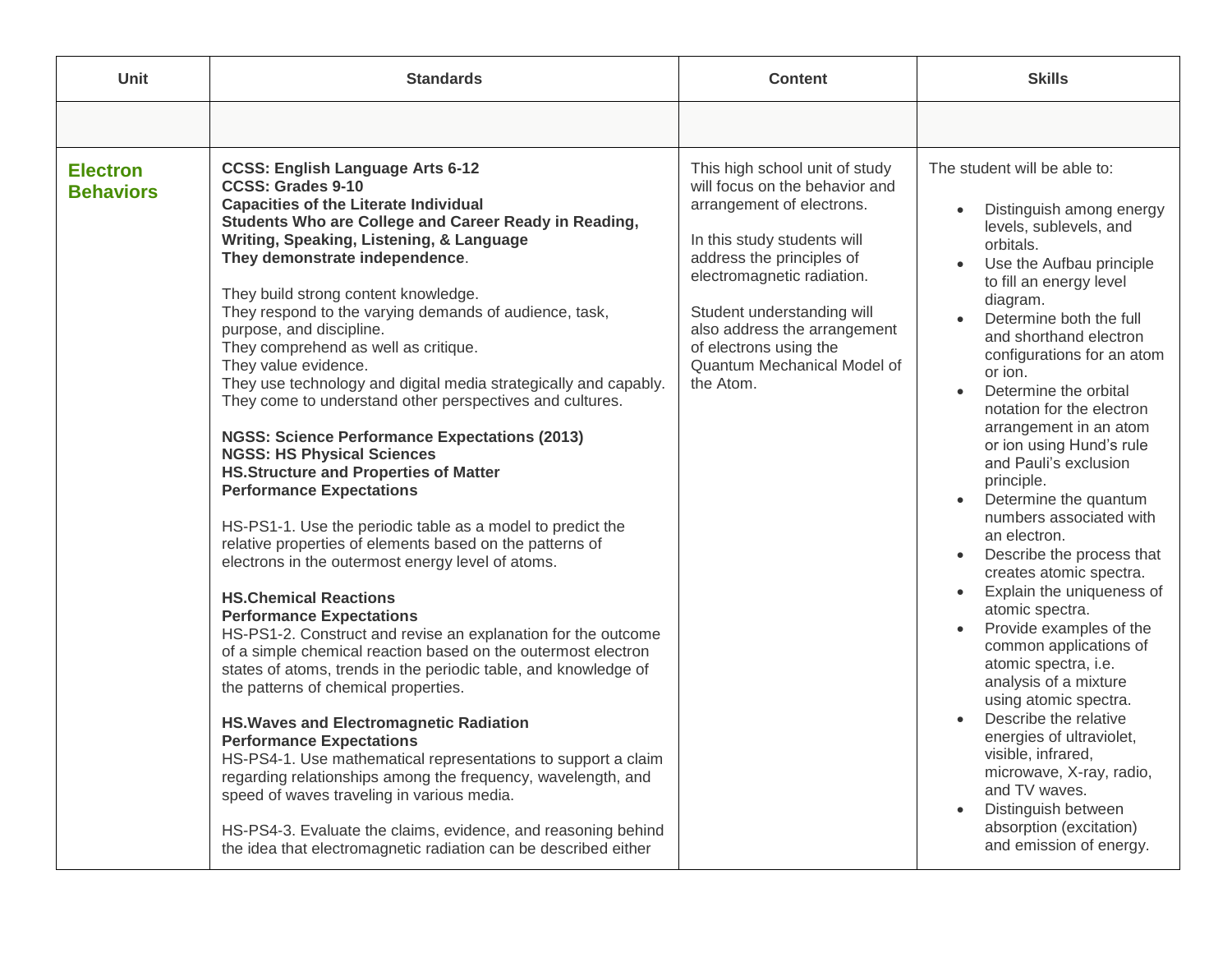| <b>Unit</b> | <b>Standards</b>                                                                                                                                                                                                                                                                                                                                                                                                                                                                                                                                                                                                                                                                                                                                                                                                                                                                                                                                                                                                                                                                                                                                                                                                                                                                                                                                                                                                                                                                                                                                                                                                                                                                                                                                         | <b>Content</b> | <b>Skills</b>                                                                                                                                                                                      |
|-------------|----------------------------------------------------------------------------------------------------------------------------------------------------------------------------------------------------------------------------------------------------------------------------------------------------------------------------------------------------------------------------------------------------------------------------------------------------------------------------------------------------------------------------------------------------------------------------------------------------------------------------------------------------------------------------------------------------------------------------------------------------------------------------------------------------------------------------------------------------------------------------------------------------------------------------------------------------------------------------------------------------------------------------------------------------------------------------------------------------------------------------------------------------------------------------------------------------------------------------------------------------------------------------------------------------------------------------------------------------------------------------------------------------------------------------------------------------------------------------------------------------------------------------------------------------------------------------------------------------------------------------------------------------------------------------------------------------------------------------------------------------------|----------------|----------------------------------------------------------------------------------------------------------------------------------------------------------------------------------------------------|
|             | by a wave model or a particle model, and that for some<br>situations one model is more useful than the other.<br>HS-PS4-4. Evaluate the validity and reliability of claims in<br>published materials of the effects that different frequencies of<br>electromagnetic radiation have when absorbed by matter.<br>HS-PS4-5. Communicate technical information about how some<br>technological devices use the principles of wave behavior and<br>wave interactions with matter to transmit and capture information<br>and energy.*<br><b>NGSS: Disciplinary Core Ideas</b><br><b>NGSS: 9-12</b><br><b>ESS1: Earth's Place in the Universe</b><br><b>ESS1.A: The Universe and Its Stars</b><br>The study of stars' light spectra and brightness is used to<br>identify compositional elements of stars, their movements, and<br>their distances from Earth. (HS-ESS1-2), (HS-ESS1-3)<br>The Big Bang theory is supported by observations of distant<br>galaxies receding from our own, of the measured composition of<br>stars and non-stellar gases, and of the maps of spectra of the<br>primordial radiation (cosmic microwave background) that still fills<br>the universe.(HSESS1-2)<br><b>ESS2: Earth's Systems</b><br><b>ESS2.D: Weather and Climate</b><br>The foundation for Earth's global climate systems is the<br>electromagnetic radiation from the sun, as well as its reflection,<br>absorption, storage, and redistribution among the atmosphere,<br>ocean, and land systems, and this energy's re-radiation into<br>space.(HS-ESS2-4)<br>AP: Chemistry (2019)<br>AP: AP<br><b>ENDURING UNDERSTANDINGS</b><br><b>STRUCTURE AND PROPERTIES</b><br>SAP-1 Atoms and molecules can be identified by their electron<br>distribution and energy. |                | Describe the properties of<br>$\bullet$<br>light. (i.e. wavelength,<br>frequency and energy)<br>Calculate the wavelength,<br>$\bullet$<br>frequency and energy for<br>a given electron transition. |
|             | <b>UNIT 1 Atomic Structure and Properties</b>                                                                                                                                                                                                                                                                                                                                                                                                                                                                                                                                                                                                                                                                                                                                                                                                                                                                                                                                                                                                                                                                                                                                                                                                                                                                                                                                                                                                                                                                                                                                                                                                                                                                                                            |                |                                                                                                                                                                                                    |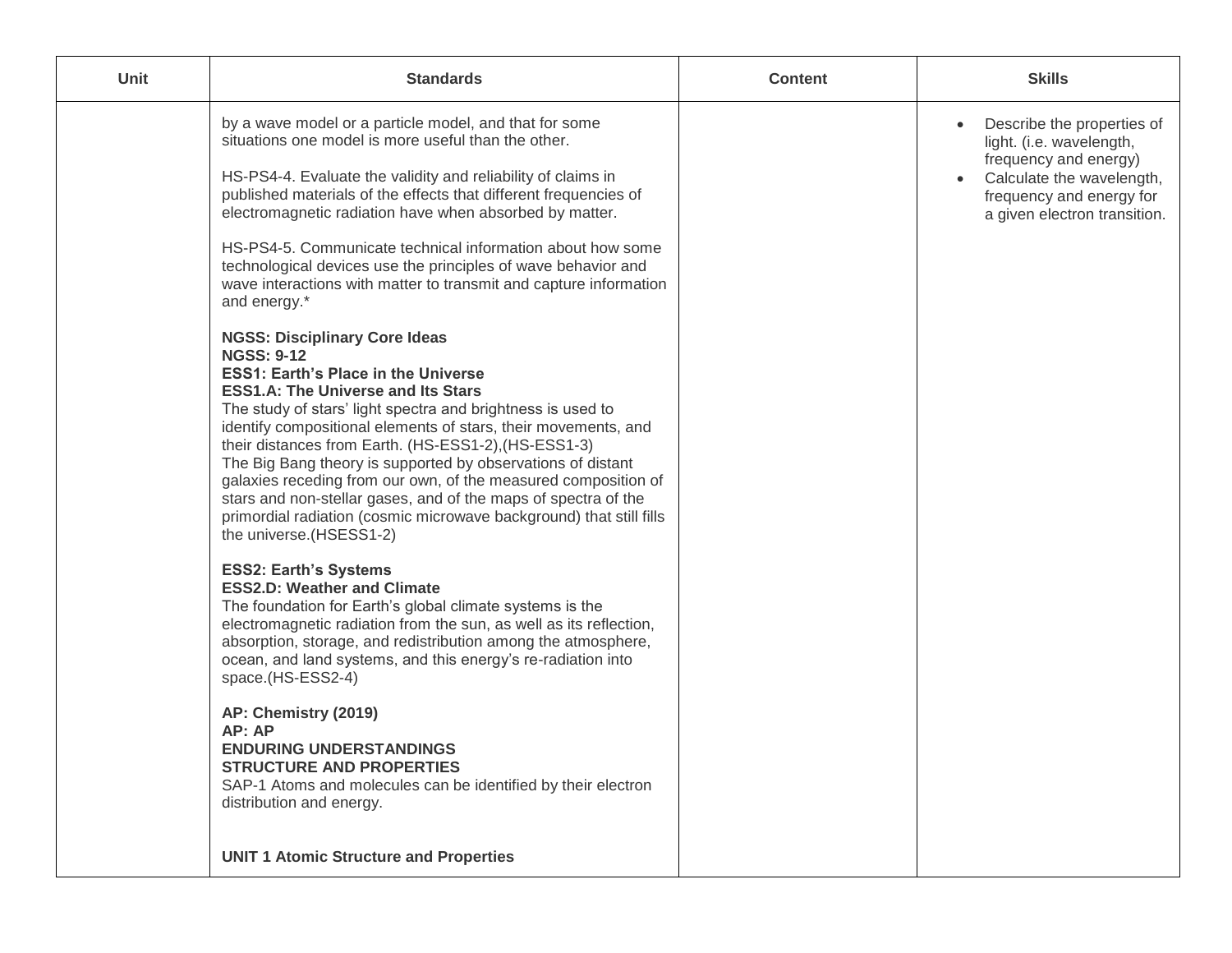| Unit                                | <b>Standards</b>                                                                                                                                                                                                                                                                                                                                                                                                                                                                                                                                                                                                                                                                                                                                                                                                                                                                                                                                        | <b>Content</b>                                                                                                                                                                                                                                                                                                                                                                                       | <b>Skills</b>                                                                                                                                                                                                                                                                                                                                                                                                                                                                                                                                       |
|-------------------------------------|---------------------------------------------------------------------------------------------------------------------------------------------------------------------------------------------------------------------------------------------------------------------------------------------------------------------------------------------------------------------------------------------------------------------------------------------------------------------------------------------------------------------------------------------------------------------------------------------------------------------------------------------------------------------------------------------------------------------------------------------------------------------------------------------------------------------------------------------------------------------------------------------------------------------------------------------------------|------------------------------------------------------------------------------------------------------------------------------------------------------------------------------------------------------------------------------------------------------------------------------------------------------------------------------------------------------------------------------------------------------|-----------------------------------------------------------------------------------------------------------------------------------------------------------------------------------------------------------------------------------------------------------------------------------------------------------------------------------------------------------------------------------------------------------------------------------------------------------------------------------------------------------------------------------------------------|
|                                     | TOPIC 1.5 Atomic Structure and Electron Configuration<br>SAP-1 Atoms and molecules can be identified by their electron<br>distribution and energy.                                                                                                                                                                                                                                                                                                                                                                                                                                                                                                                                                                                                                                                                                                                                                                                                      |                                                                                                                                                                                                                                                                                                                                                                                                      |                                                                                                                                                                                                                                                                                                                                                                                                                                                                                                                                                     |
|                                     | <b>TOPIC 1.6 Photoelectron Spectroscopy</b><br>SAP-1 Atoms and molecules can be identified by their electron<br>distribution and energy.                                                                                                                                                                                                                                                                                                                                                                                                                                                                                                                                                                                                                                                                                                                                                                                                                |                                                                                                                                                                                                                                                                                                                                                                                                      |                                                                                                                                                                                                                                                                                                                                                                                                                                                                                                                                                     |
|                                     | <b>TOPIC 1.8 Valence Electrons and lonic Compounds</b><br>SAP-2 The periodic table shows patterns in electronic structure<br>and trends in atomic properties.<br>SAP-2.BExplain the relationship between trends in the reactivity<br>of elements and periodicity.<br>© Copyright 2010. National Governors Association Center for<br>Best Practices and Council of Chief State School Officers. All<br>rights reserved.                                                                                                                                                                                                                                                                                                                                                                                                                                                                                                                                  |                                                                                                                                                                                                                                                                                                                                                                                                      |                                                                                                                                                                                                                                                                                                                                                                                                                                                                                                                                                     |
| <b>Atomic</b><br><b>Interaction</b> | <b>CCSS: English Language Arts 6-12</b><br><b>CCSS: Grades 9-10</b><br><b>Capacities of the Literate Individual</b><br>Students Who are College and Career Ready in Reading,<br>Writing, Speaking, Listening, & Language<br>They demonstrate independence.<br>They build strong content knowledge.<br>They respond to the varying demands of audience, task,<br>purpose, and discipline.<br>They comprehend as well as critique.<br>They value evidence.<br>They use technology and digital media strategically and capably.<br>They come to understand other perspectives and cultures.<br><b>NGSS: Science Performance Expectations (2013)</b><br><b>NGSS: HS Physical Sciences</b><br><b>HS.Structure and Properties of Matter</b><br><b>Performance Expectations</b><br>HS-PS1-1. Use the periodic table as a model to predict the<br>relative properties of elements based on the patterns of<br>electrons in the outermost energy level of atoms. | This high school unit of study<br>will focus on the interaction<br>between atoms.<br>In this study, students will<br>address the idea that bonds<br>are created by transferring or<br>sharing electrons.<br>Students' understandings will<br>also address that the<br>behaviors and patterns exist<br>on the periodic table and the<br>role it plays in bonding, in<br>particular electronegativity. | The students will be able to:<br>Determine the number of<br>valence electrons in an<br>atom from its position in<br>the Periodic Table.<br>Describe how atoms<br>$\bullet$<br>interact with one another<br>by transferring and<br>sharing valence electrons.<br>Use electronegativity<br>values to determine<br>whether a compound is<br>ionic, polar or nonpolar<br>covalent.<br>Illustrate neutral atoms<br>$\bullet$<br>and ions using electron<br>dot notation. e. Illustrate<br>ionic and covalent bonds<br>utilizing electron dot<br>notation |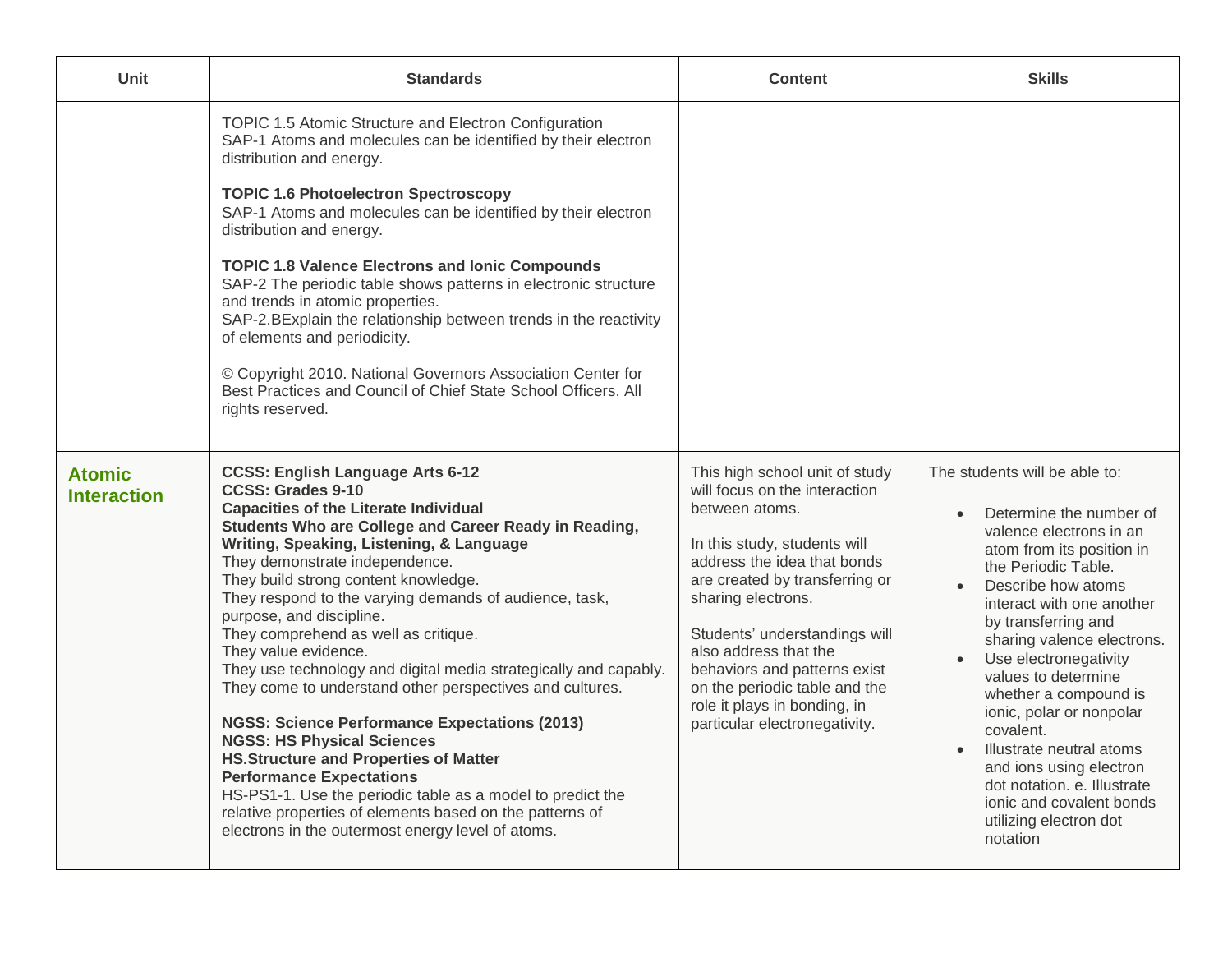| Unit | <b>Standards</b>                                                                                                                                                                                                                                                                                                                                                                                                                                                                                                                                                                                                                                                                                                                                                                                                                                                                                                                                                                                                                                                                                                                                                                                                                                                                                                                                                                                                                                                                                                                                                                                                                                                                                                                                                                                                                                                  | <b>Content</b> | <b>Skills</b>                                                                                                                                                                                                                                                                                                                                                                                                                                                                                                                                                                                                                                                                                                                                                                                                                                                                                                                                                                                                                                                                                                                                                  |
|------|-------------------------------------------------------------------------------------------------------------------------------------------------------------------------------------------------------------------------------------------------------------------------------------------------------------------------------------------------------------------------------------------------------------------------------------------------------------------------------------------------------------------------------------------------------------------------------------------------------------------------------------------------------------------------------------------------------------------------------------------------------------------------------------------------------------------------------------------------------------------------------------------------------------------------------------------------------------------------------------------------------------------------------------------------------------------------------------------------------------------------------------------------------------------------------------------------------------------------------------------------------------------------------------------------------------------------------------------------------------------------------------------------------------------------------------------------------------------------------------------------------------------------------------------------------------------------------------------------------------------------------------------------------------------------------------------------------------------------------------------------------------------------------------------------------------------------------------------------------------------|----------------|----------------------------------------------------------------------------------------------------------------------------------------------------------------------------------------------------------------------------------------------------------------------------------------------------------------------------------------------------------------------------------------------------------------------------------------------------------------------------------------------------------------------------------------------------------------------------------------------------------------------------------------------------------------------------------------------------------------------------------------------------------------------------------------------------------------------------------------------------------------------------------------------------------------------------------------------------------------------------------------------------------------------------------------------------------------------------------------------------------------------------------------------------------------|
|      | HS-PS1-3. Plan and conduct an investigation to gather evidence<br>to compare the structure of substances at the bulk scale to infer<br>the strength of electrical forces between particles.<br>HS-PS2-6. Communicate scientific and technical information<br>about why the molecular-level structure is important in the<br>functioning of designed materials.*<br><b>HS.Chemical Reactions</b><br><b>Performance Expectations</b><br>HS-PS1-2. Construct and revise an explanation for the outcome<br>of a simple chemical reaction based on the outermost electron<br>states of atoms, trends in the periodic table, and knowledge of<br>the patterns of chemical properties.<br>AP: Chemistry (2019)<br>AP: AP<br><b>SKILLS</b><br><b>Models and Representations 1</b><br>Describe models and representations, including across<br>scales.<br>1.A Describe the components of and quantitative information<br>from models and representations that illustrate particulate-level<br>properties only.<br>1.B Describe the components of and quantitative information<br>from models and representations that illustrate both particulate-<br>level and macroscopic level properties.<br><b>Representing Data and Phenomena 3</b><br>Create representations or models of chemical phenomena.<br>3.B Represent chemical substances or phenomena with<br>appropriate diagrams or models (e.g., electron configuration).<br>3.C Represent visually the relationship between the structures<br>and interactions across multiple levels or scales (e.g., particulate<br>to macroscopic).<br><b>Model Analysis 4</b><br>Analyze and interpret models and representations on a<br>single scale or across multiple scales.<br>4.A Explain chemical properties or phenomena (e.g., of atoms or<br>molecules) using given chemical theories, models, and<br>representations. |                | Use appropriate materials<br>to build adequate models<br>of simple molecules and<br>polyatomic ions<br>representing the shapes<br>of these species.<br>Describe van der Waals<br>$\bullet$<br>forces (London forces and<br>dipole-dipole forces) and<br>hydrogen bonds.<br>Identify and differentiate<br>$\bullet$<br>among the linear, bent,<br>and tetrahedral shapes.<br>Predict the shape of a<br>$\bullet$<br>molecule from its<br>chemical formula.<br>Predict the polarity of a<br>molecule given its shape<br>and types of bonds<br>Construct and revise an<br>explanation for the<br>outcome of a simple<br>chemical reaction based<br>on the outermost electron<br>states of atoms, trends in<br>the periodic table, and<br>knowledge of the patterns<br>of chemical properties.<br>Apply scientific principles<br>$\bullet$<br>and evidence to provide<br>an explanation of<br>phenomena and solve<br>design problems, taking<br>into account possible<br>unanticipated effects.<br>Communicate scientific<br>and technical information<br>about why the molecular-<br>level structure is important<br>in the functioning of<br>designed materials. |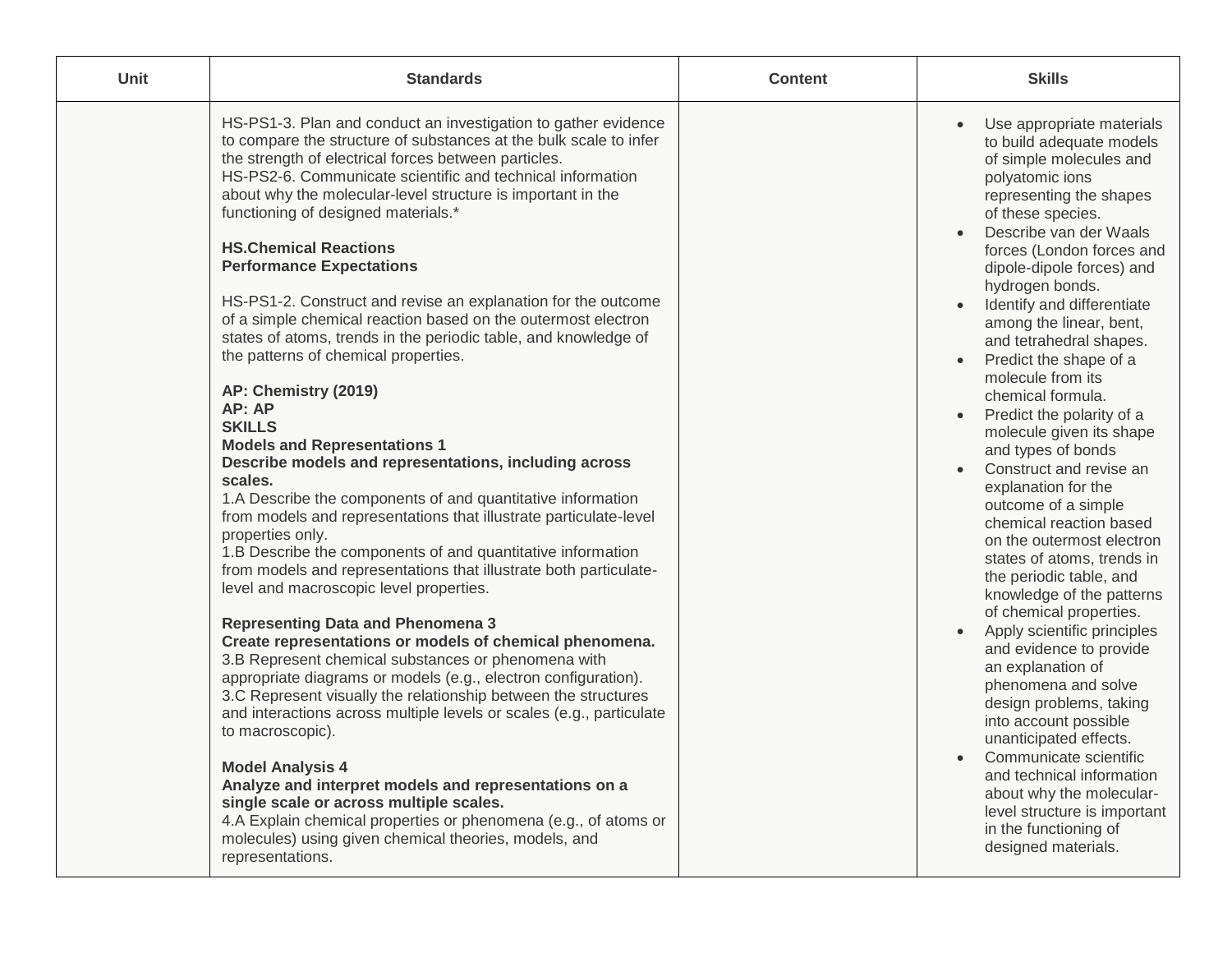| Unit | <b>Standards</b>                                                                                                                                                                                                                                                                                                                                                                                                                                                                                                                                                                                                                                                                                                                                                                                                                                                                                                                                                                                                                                                                                                                                                                                                                                                                                                                                                                                                                                                                                                                                                                                                                                                                                                                                                                                | <b>Content</b> | <b>Skills</b>                                                                                                                                                                                                                                                                                                                                                                  |
|------|-------------------------------------------------------------------------------------------------------------------------------------------------------------------------------------------------------------------------------------------------------------------------------------------------------------------------------------------------------------------------------------------------------------------------------------------------------------------------------------------------------------------------------------------------------------------------------------------------------------------------------------------------------------------------------------------------------------------------------------------------------------------------------------------------------------------------------------------------------------------------------------------------------------------------------------------------------------------------------------------------------------------------------------------------------------------------------------------------------------------------------------------------------------------------------------------------------------------------------------------------------------------------------------------------------------------------------------------------------------------------------------------------------------------------------------------------------------------------------------------------------------------------------------------------------------------------------------------------------------------------------------------------------------------------------------------------------------------------------------------------------------------------------------------------|----------------|--------------------------------------------------------------------------------------------------------------------------------------------------------------------------------------------------------------------------------------------------------------------------------------------------------------------------------------------------------------------------------|
|      | 4.B Explain whether a model is consistent with chemical<br>theories.<br>4.C Explain the connection between particulate-level and<br>macroscopic properties of a substance using models and<br>representations.<br>4.D Explain the degree to which a model or representation<br>describes the connection between particulate-level properties<br>and macroscopic properties.<br><b>ENDURING UNDERSTANDINGS</b><br><b>SCALE, PROPORTION, AND QUANTITY</b><br>SPQ-2 Chemical formulas identify substances by their unique<br>combination of atoms.<br>SPQ-3 Interactions between intermolecular forces influence the<br>solubility and separation of mixtures.<br><b>STRUCTURE AND PROPERTIES</b><br>SAP-1 Atoms and molecules can be identified by their electron<br>distribution and energy.<br>SAP-3 Atoms or ions bond due to interactions between them,<br>forming molecules.<br>SAP-4 Molecular compounds are arranged based on Lewis<br>diagrams and Valence Shell Electron Pair Repulsion (VSEPR)<br>theory.<br>SAP-5 Intermolecular forces can explain the physical properties<br>of a material.<br><b>UNIT 1 Atomic Structure and Properties</b><br><b>TOPIC 1.7 Periodic Trends</b><br>SAP-2 The periodic table shows patterns in electronic structure<br>and trends in atomic properties.<br><b>TOPIC 1.8 Valence Electrons and lonic Compounds</b><br>SAP-2 The periodic table shows patterns in electronic structure<br>and trends in atomic properties.<br>SAP-2.BExplain the relationship between trends in the reactivity<br>of elements and periodicity.<br><b>UNIT 2 Molecular and Ionic Compound Structure and</b><br><b>Properties</b><br>BIG IDEA 2 Structure and Properties SAP<br>How has the discovery of DNA changed the world?<br>How are molecular compounds arranged? |                | Plan and conduct an<br>investigation to gather<br>evidence to compare the<br>structure of substances at<br>the bulk scale to infer the<br>strength of electrical<br>forces between particles.<br>Use the periodic table as<br>a model to predict the<br>relative properties of<br>elements based on the<br>patterns of electrons in<br>the outermost energy<br>level of atoms. |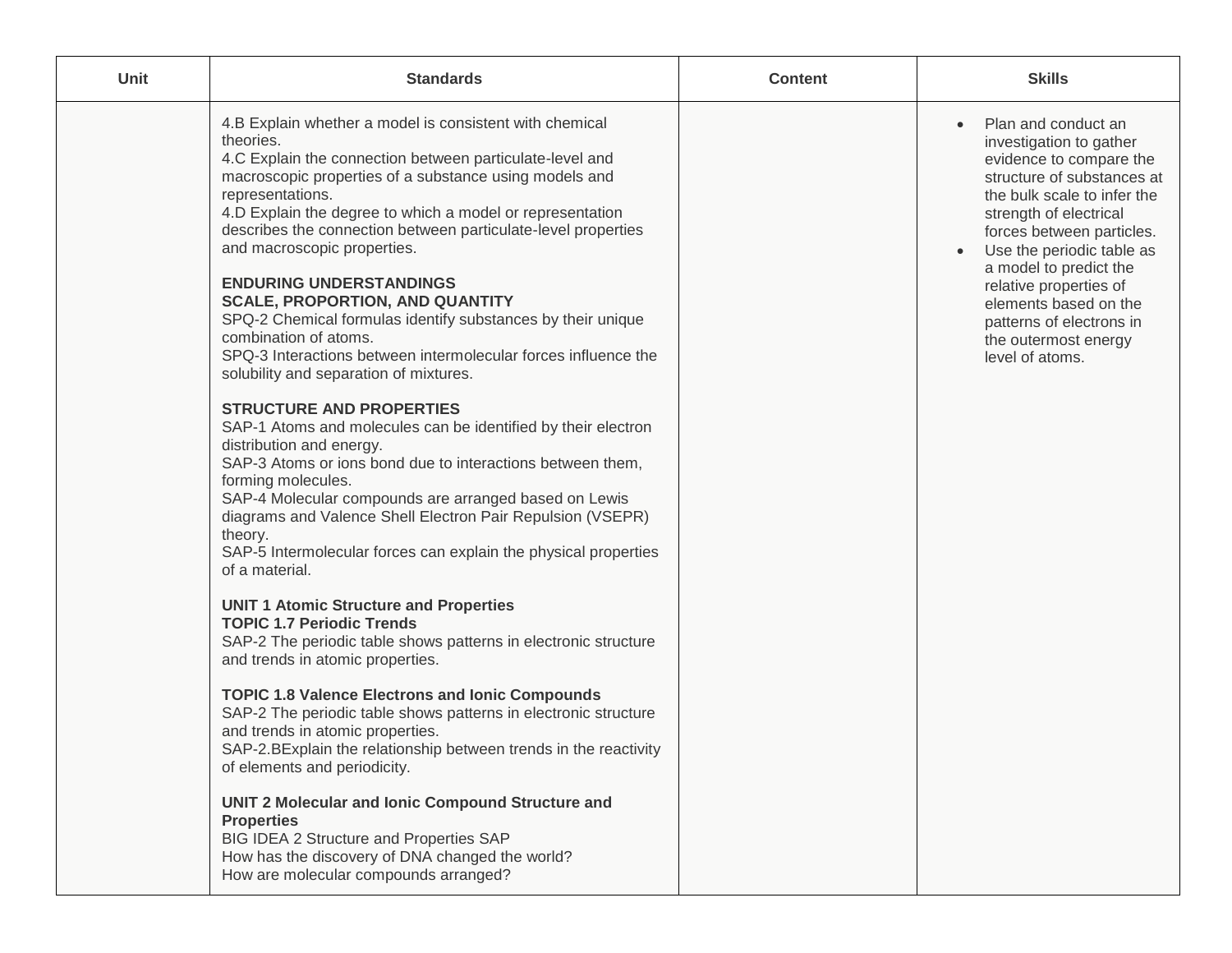| Unit | <b>Standards</b>                                                                                                                                                                                                                                                                                                                                                                           | <b>Content</b> | <b>Skills</b> |
|------|--------------------------------------------------------------------------------------------------------------------------------------------------------------------------------------------------------------------------------------------------------------------------------------------------------------------------------------------------------------------------------------------|----------------|---------------|
|      | <b>TOPIC 2.1 Types of Bonds Chemical</b><br>SAP-3 Atoms or ions bond due to interactions between them,<br>forming molecules.<br><b>TOPIC 2.2 Intramolecular Force and Potential Energy</b><br>SAP-3 Atoms or ions bond due to interactions between them,<br>forming molecules.<br><b>TOPIC 2.3 Structure of Ionic Solids</b><br>SAP-3 Atoms or ions bond due to interactions between them, |                |               |
|      | forming molecules.<br><b>TOPIC 2.5 Lewis Diagrams</b><br>SAP-4 Molecular compounds are arranged based on Lewis<br>diagrams and Valence Shell Electron Pair Repulsion (VSEPR)<br>theory.<br><b>TOPIC 2.7 VSEPR and Bond Hybridization</b><br>SAP-4 Molecular compounds are arranged based on Lewis                                                                                          |                |               |
|      | diagrams and Valence Shell Electron Pair Repulsion (VSEPR)<br>theory.<br><b>UNIT 3 Intermolecular Forces and Properties</b><br>BIG IDEA 1 Scale, Proportion, and Quantity SPQ<br>How do interactions between particles influence mixtures?                                                                                                                                                 |                |               |
|      | <b>BIG IDEA 2 Structure and Properties SAP</b><br>Why does the smell of perfume only last a short time?<br>Why can you swim in water but you cannot walk through a wall?<br>How are the properties of gases described?<br>How can you determine the structure and concentration of a<br>chemical species in a mixture?<br><b>TOPIC 3.1 Intermolecular Forces</b>                           |                |               |
|      | SAP-5 Intermolecular forces can explain the physical<br>properties of a material.<br>© Copyright 2010. National Governors Association Center for<br>Best Practices and Council of Chief State School Officers. All<br>rights reserved.                                                                                                                                                     |                |               |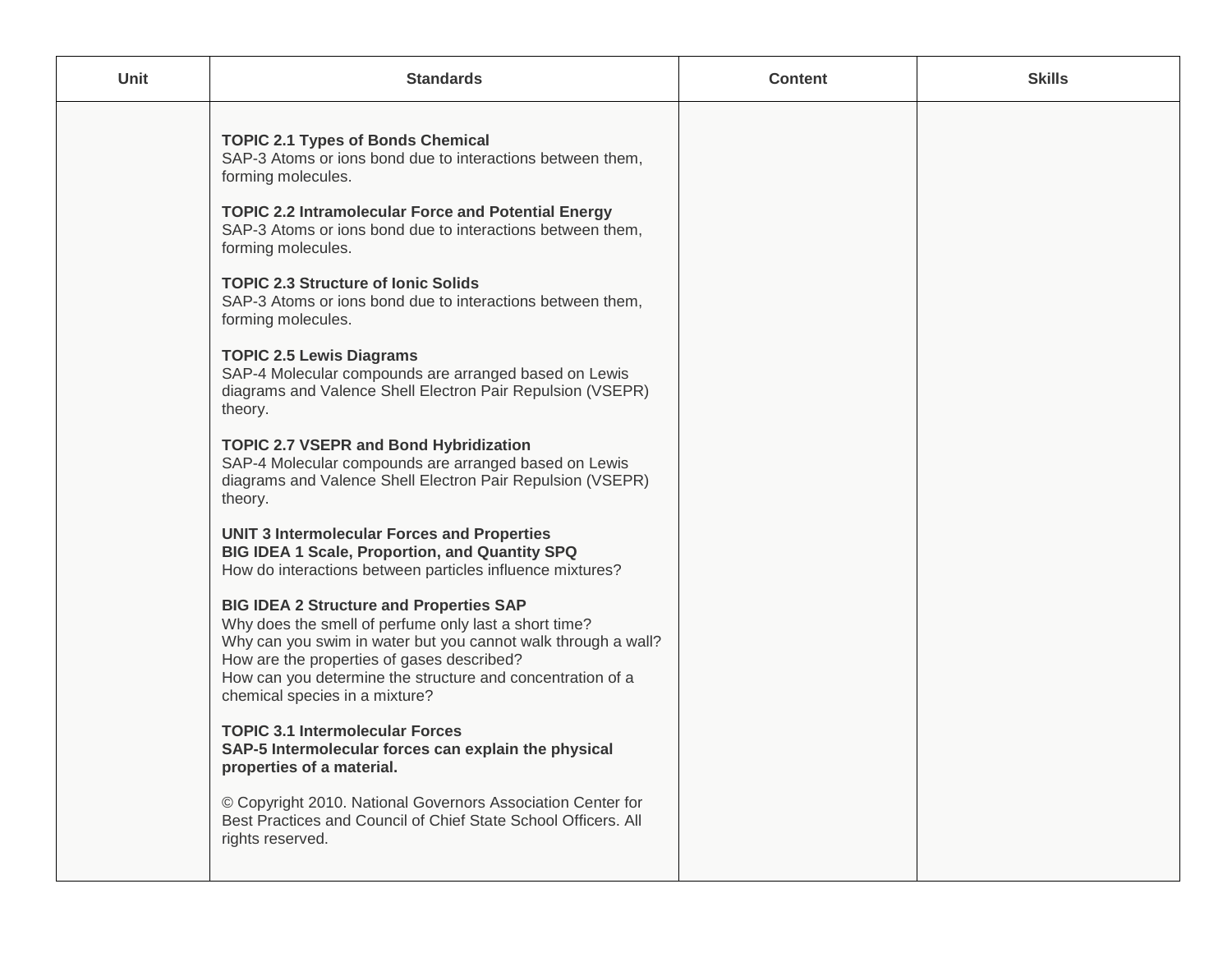| Unit                 | <b>Standards</b>                                                                                                                                                                                                                                                                                                                                                                                                                                                                                                                                                                                                                                                                                                                                                                                                                                                                                                                                                                                                                                                                                                                                                                                                                                                                                                                                                                                                                                    | <b>Content</b>                                                                                                                                                                                                                                                                                                                       | <b>Skills</b>                                                                                                                                                                                                                                                                                                                                                                                                                                                                                                                                                                                                                                                                                                                                                                                                                                                                                                                                                                                                                                                                                                         |
|----------------------|-----------------------------------------------------------------------------------------------------------------------------------------------------------------------------------------------------------------------------------------------------------------------------------------------------------------------------------------------------------------------------------------------------------------------------------------------------------------------------------------------------------------------------------------------------------------------------------------------------------------------------------------------------------------------------------------------------------------------------------------------------------------------------------------------------------------------------------------------------------------------------------------------------------------------------------------------------------------------------------------------------------------------------------------------------------------------------------------------------------------------------------------------------------------------------------------------------------------------------------------------------------------------------------------------------------------------------------------------------------------------------------------------------------------------------------------------------|--------------------------------------------------------------------------------------------------------------------------------------------------------------------------------------------------------------------------------------------------------------------------------------------------------------------------------------|-----------------------------------------------------------------------------------------------------------------------------------------------------------------------------------------------------------------------------------------------------------------------------------------------------------------------------------------------------------------------------------------------------------------------------------------------------------------------------------------------------------------------------------------------------------------------------------------------------------------------------------------------------------------------------------------------------------------------------------------------------------------------------------------------------------------------------------------------------------------------------------------------------------------------------------------------------------------------------------------------------------------------------------------------------------------------------------------------------------------------|
| <b>Stoichiometry</b> | <b>CCSS: English Language Arts 6-12</b><br><b>CCSS: Grades 9-10</b><br><b>Capacities of the Literate Individual</b><br>Students Who are College and Career Ready in Reading,<br>Writing, Speaking, Listening, & Language<br>They demonstrate independence.<br>They build strong content knowledge.<br>They respond to the varying demands of audience, task,<br>purpose, and discipline.<br>They comprehend as well as critique.<br>They value evidence.<br>They use technology and digital media strategically and capably.<br>They come to understand other perspectives and cultures.<br><b>CCSS: Mathematics</b><br><b>CCSS: HS: Num/Quantity</b><br><b>Quantities</b><br>HSN-Q.A. Reason quantitatively and use units to solve<br>problems.<br><b>Mathematical Practice</b><br><b>MP. The Standards for Mathematical Practice describe</b><br>varieties of expertise that mathematics educators at all<br>levels should seek to develop in their students.<br><b>NGSS: Science Performance Expectations (2013)</b><br><b>NGSS: HS Physical Sciences</b><br><b>HS.Chemical Reactions</b><br><b>Performance Expectations</b><br>HS-PS1-6. Refine the design of a chemical system by specifying<br>a change in conditions that would produce increased amounts of<br>products at equilibrium.*<br>HS-PS1-7. Use mathematical representations to support the<br>claim that atoms, and therefore mass, are conserved during a<br>chemical reaction. | This high school unit of study<br>will focus on the mathematical<br>relationships within<br>compounds as well as<br>chemical reactions.<br>In this study, students will<br>address the idea the mole,<br>molar mass, and Avogadro's<br>number.<br>Students' understandings will<br>also address mathematical<br>patterns that exist. | The student will be able to:<br>Explain how a balanced<br>$\bullet$<br>chemical equation relates<br>to the law of conservation<br>of mass.<br>Define the mole and<br>$\bullet$<br>describe its importance.<br>Describe how Avogadro's<br>$\bullet$<br>number is related to a<br>mole of any substance.<br>Define and calculate the<br>molar mass of a<br>compound.<br>Convert among the<br>$\bullet$<br>number of particles, mass,<br>moles, and volume of a<br>substance.<br>Calculate the percent<br>$\bullet$<br>composition of a<br>substance from its<br>chemical formula.<br>Calculate the percent<br>$\bullet$<br>composition of a<br>substance from<br>experimental data.<br>Distinguish between<br>$\bullet$<br>empirical and molecular<br>formulas.<br>Derive the empirical<br>$\bullet$<br>formula for a compound<br>by using experimentally<br>obtained masses of each<br>element.<br>Define stoichiometry and<br>$\bullet$<br>describe its importance.<br>Identify stoichiometric<br>$\bullet$<br>ratios from balanced<br>chemical equations.<br>Calculate different types<br>of stoichiometry problems. |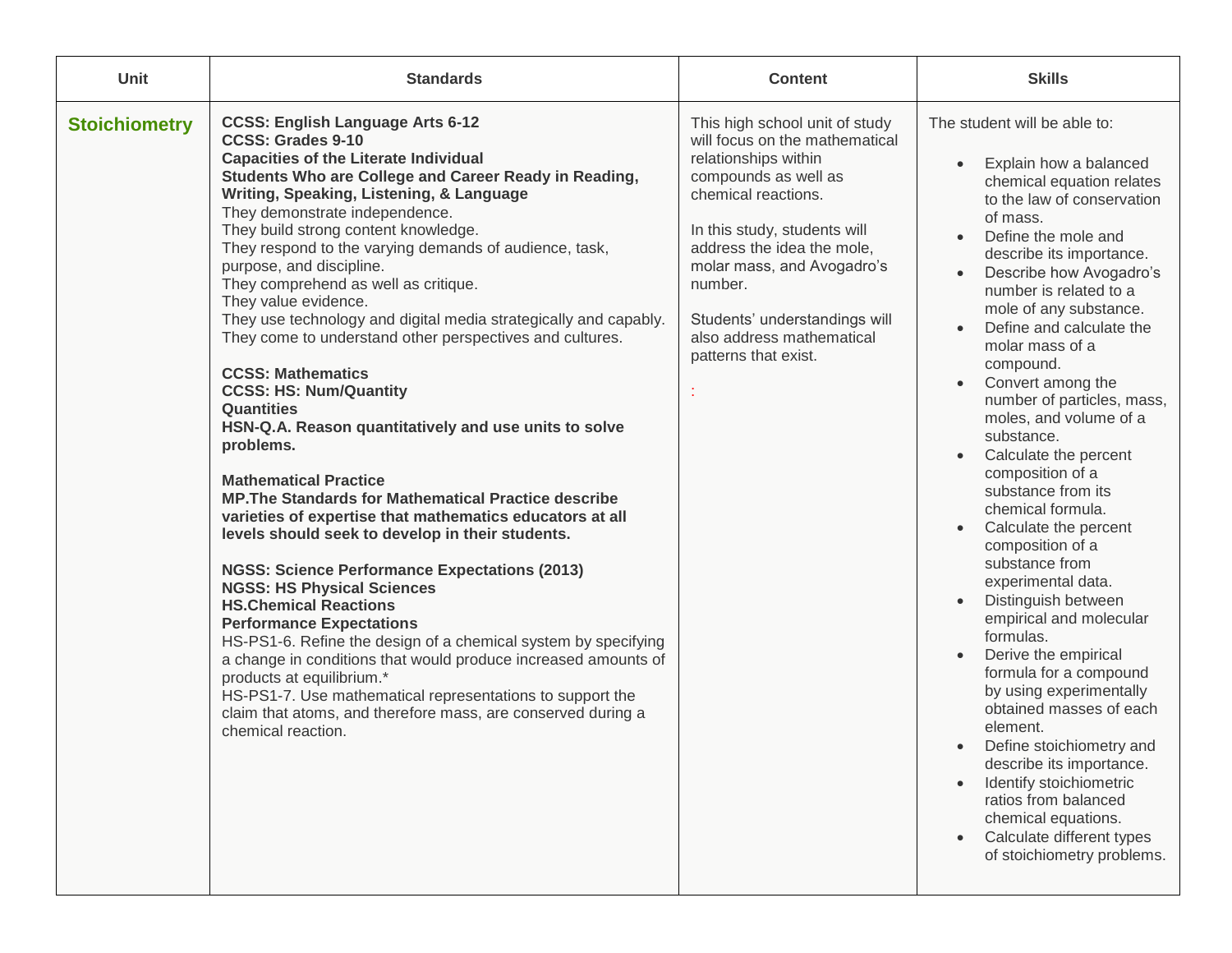| Unit                   | <b>Standards</b>                                                                                                                                                                                                                                                                                                                                                                                                                                                                                                                                                                                                                                                                                                                                                                                                                                                                                                                                                        | <b>Content</b>                                                                                                                                                                                                                                                                                       | <b>Skills</b>                                                                                                                                                                                                                                                                                                                                                                                                                                                                                                                                                                             |
|------------------------|-------------------------------------------------------------------------------------------------------------------------------------------------------------------------------------------------------------------------------------------------------------------------------------------------------------------------------------------------------------------------------------------------------------------------------------------------------------------------------------------------------------------------------------------------------------------------------------------------------------------------------------------------------------------------------------------------------------------------------------------------------------------------------------------------------------------------------------------------------------------------------------------------------------------------------------------------------------------------|------------------------------------------------------------------------------------------------------------------------------------------------------------------------------------------------------------------------------------------------------------------------------------------------------|-------------------------------------------------------------------------------------------------------------------------------------------------------------------------------------------------------------------------------------------------------------------------------------------------------------------------------------------------------------------------------------------------------------------------------------------------------------------------------------------------------------------------------------------------------------------------------------------|
|                        | AP: Chemistry (2019)<br>AP: AP<br><b>UNIT 1 Atomic Structure and Properties</b><br><b>TOPIC 1.1 Moles and Molar Mass</b><br><b>UNIT 4 Chemical Reactions</b><br><b>TOPIC 4.5 Stoichiometry</b><br>SPQ-4 When a substance changes into a new substance, or<br>when its properties change, no mass is lost or gained.<br>© Copyright 2010. National Governors Association Center for<br>Best Practices and Council of Chief State School Officers, All<br>rights reserved.                                                                                                                                                                                                                                                                                                                                                                                                                                                                                                |                                                                                                                                                                                                                                                                                                      | (i.e. mass-mass, mass-<br>volume, volume-volume)<br>Refine the design of a<br>$\bullet$<br>chemical system by<br>specifying a change in<br>conditions that would<br>produce increased<br>amounts of products at<br>equilibrium.<br>Use mathematical<br>$\bullet$<br>representations to support<br>the claim that atoms, and<br>therefore mass, are<br>conserved during a<br>chemical reaction.                                                                                                                                                                                            |
| <b>Ion Interaction</b> | <b>CCSS: English Language Arts 6-12</b><br><b>CCSS: Grades 9-10</b><br><b>Capacities of the Literate Individual</b><br>Students Who are College and Career Ready in Reading,<br>Writing, Speaking, Listening, & Language<br>They demonstrate independence.<br>They build strong content knowledge.<br>They respond to the varying demands of audience, task,<br>purpose, and discipline.<br>They comprehend as well as critique.<br>They value evidence.<br>They use technology and digital media strategically and capably.<br>They come to understand other perspectives and cultures.<br><b>NGSS: Science Performance Expectations (2013)</b><br><b>NGSS: HS Physical Sciences</b><br><b>HS.Structure and Properties of Matter</b><br><b>Performance Expectations</b><br>HS-PS1-3. Plan and conduct an investigation to gather evidence<br>to compare the structure of substances at the bulk scale to infer<br>the strength of electrical forces between particles. | This high school unit of study<br>will focus on characteristics of<br>aqueous solutions<br>In this study, students will<br>address the idea that ions<br>affect the behavior of<br>solutions.<br>Students' understandings will<br>also address that the<br>relationships that exist in<br>solutions. | The student will be able to:<br>Distinguish between<br>$\bullet$<br>homogeneous and<br>heterogeneous mixtures.<br>Explain how dissolving is<br>$\bullet$<br>different from melting.<br>Identify and compare the<br>$\bullet$<br>nine different solute-<br>solvent combinations.<br>Compare solutions,<br>$\bullet$<br>suspensions, and colloids.<br>Explain how stirring,<br>$\bullet$<br>surface area,<br>temperature, and<br>concentration influence<br>the rate of solution<br>formation.<br>Explain how distillation,<br>$\bullet$<br>crystallization, and<br>chromatography are used |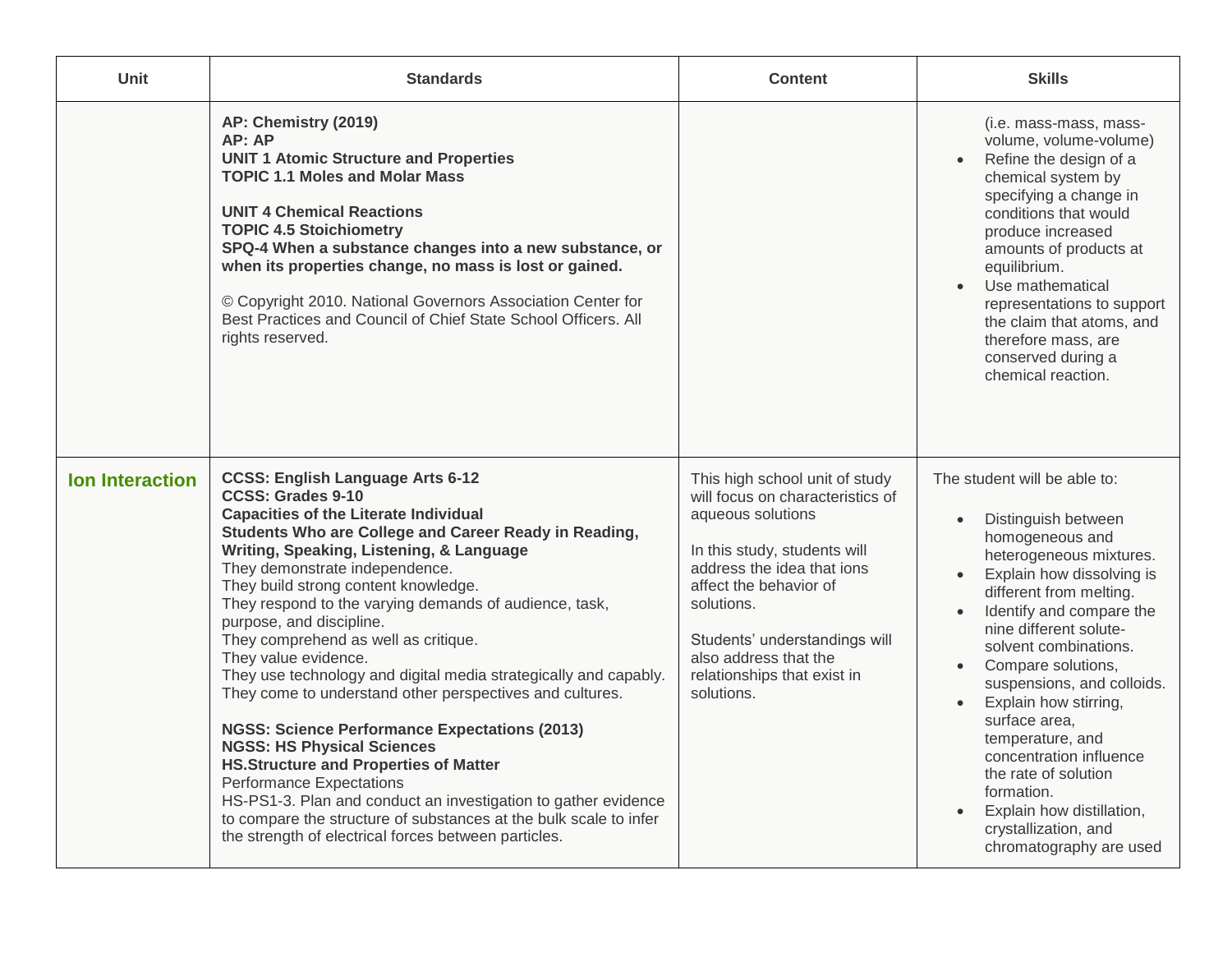| <b>Unit</b> | <b>Standards</b>                                                                                                                                                                                                                                                                                                                                                                                                                                                                                                                                                                                                                                                                                                                                                                                                                                                                                                                                                                                                                                                                                                                                                                                                                                                                                        | <b>Content</b> | <b>Skills</b>                                                                                                                                                                                                                                                                                                                                                                                                                                                                                                                                                                                                                                                                                                                                                                        |
|-------------|---------------------------------------------------------------------------------------------------------------------------------------------------------------------------------------------------------------------------------------------------------------------------------------------------------------------------------------------------------------------------------------------------------------------------------------------------------------------------------------------------------------------------------------------------------------------------------------------------------------------------------------------------------------------------------------------------------------------------------------------------------------------------------------------------------------------------------------------------------------------------------------------------------------------------------------------------------------------------------------------------------------------------------------------------------------------------------------------------------------------------------------------------------------------------------------------------------------------------------------------------------------------------------------------------------|----------------|--------------------------------------------------------------------------------------------------------------------------------------------------------------------------------------------------------------------------------------------------------------------------------------------------------------------------------------------------------------------------------------------------------------------------------------------------------------------------------------------------------------------------------------------------------------------------------------------------------------------------------------------------------------------------------------------------------------------------------------------------------------------------------------|
|             | HS-PS2-6. Communicate scientific and technical information<br>about why the molecular-level structure is important in the<br>functioning of designed materials.*<br><b>HS.Chemical Reactions</b><br><b>Performance Expectations</b><br>HS-PS1-2. Construct and revise an explanation for the outcome<br>of a simple chemical reaction based on the outermost electron<br>states of atoms, trends in the periodic table, and knowledge of<br>the patterns of chemical properties.<br>HS-PS1-7. Use mathematical representations to support the<br>claim that atoms, and therefore mass, are conserved during a<br>chemical reaction.<br><b>NGSS: HS Earth &amp; Space Science</b><br><b>HS.Earth's Systems</b><br><b>Performance Expectations</b><br>HS-ESS2-5. Plan and conduct an investigation of the properties<br>of water and its effects on Earth materials and surface<br>processes.<br>AP: Chemistry (2019)<br>AP: AP<br><b>UNIT 3 Intermolecular Forces and Properties</b><br><b>TOPIC 3.7 Solutions and Mixtures</b><br>SPQ-3 Interactions between intermolecular forces influence the<br>solubility and separation of mixtures.<br><b>TOPIC 3.8 Representations of Solutions</b><br>SPQ-3 Interactions between intermolecular forces influence the<br>solubility and separation of mixtures. |                | to separate solutions into<br>their components.<br>Apply "like dissolves like"<br>$\bullet$<br>to everyday events. (i.e.<br>actions of detergents and<br>soap)<br>Interpret a solubility curve.<br>$\bullet$<br>Explain the relationship<br>$\bullet$<br>between equilibrium and<br>solubility.<br>Explain why gases<br>$\bullet$<br>become less soluble at<br>higher temperatures,<br>whereas most solids<br>become more soluble.<br>Explain why a precipitate<br>forms when solutions of<br>two ionic compounds are<br>mixed.<br>Explain why the boiling<br>$\bullet$<br>point increases and the<br>freezing point decreases<br>when solute particles are<br>dissolved.<br>Give everyday examples<br>$\bullet$<br>of freezing point<br>depression and boiling<br>point elevations. |
|             | <b>TOPIC 3.9 Separation of Solutions and Mixtures</b><br>Chromatography<br>SPQ-3 Interactions between intermolecular forces influence the<br>solubility and separation of mixtures.                                                                                                                                                                                                                                                                                                                                                                                                                                                                                                                                                                                                                                                                                                                                                                                                                                                                                                                                                                                                                                                                                                                     |                |                                                                                                                                                                                                                                                                                                                                                                                                                                                                                                                                                                                                                                                                                                                                                                                      |